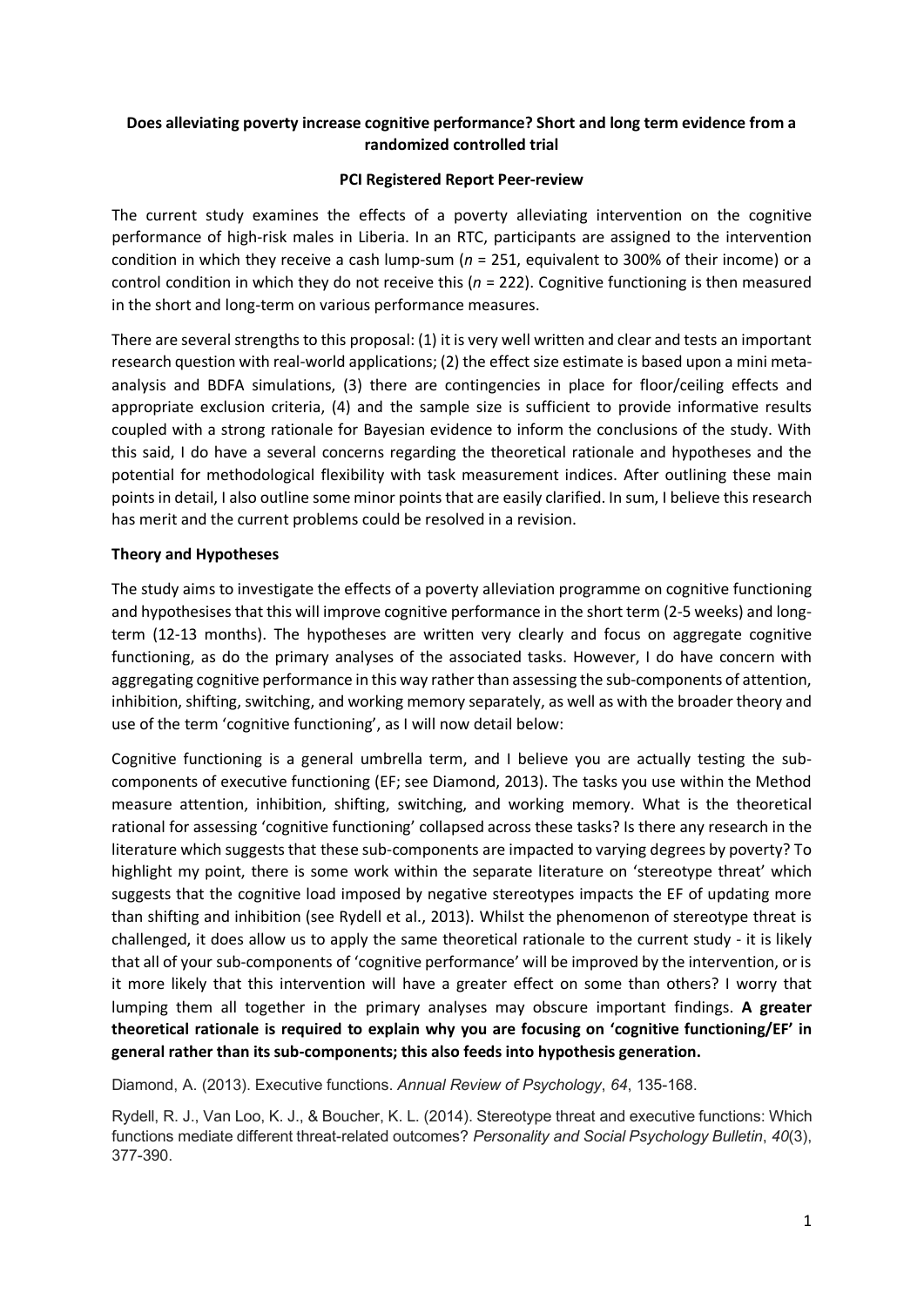#### **Methodology**

### *Potential procedural flexibility*

From the Appendix which outlines the task, it is clarified that reaction time indices for cognitive functioning is measured using a stopwatch (but this is not specified within the manuscript, see below). This measure has the potential to allow for procedural/methodological flexibility because of the researcher's control compared to programmed experimental tasks. The rationale for the equipment used should therefore be specified, even if this is due to technological resources or the environment in which the study was conducted (I understand the constraints posed by naturalistic settings, especially in rural settings such as for street youth in Liberia).

# *Details aiding replication*

I find myself reading between the lines a little to understand that this is a secondary data analysis of a study conducted originally by Blattmann et al. (2017). This is because a lot of the relevant information about this is appended within footnotes. I recommend transparently stating this within the sub-section "The process of the study"; in this sub-section, statements such as "in the original study" are included without reference to this original study, and this paragraph currently assumes some prior knowledge on behalf of the reader. You could also clarify Figure 1 by highlighting the focus of the current study; this could be achieved by putting a box around the "cash" and "no treatment" arms, and subsequent followup surveys, and stating above the box "current study". This would aid the reader's understanding.

Page 8, sub-section "The treatment: unconditional cash transfers". Can you provide greater detail of when the cash transfers were distributed, i.e. after the baseline measures of cognitive functioning. Was this given as a one-off cash lump sum?

I have read through the Appendix on OSF which helpfully provides the materials used. This has clarified some aspects of the written Method section, allowing me to make some recommendations that would aid replication by independent teams. First, on Page 9 under "cognitive function assessment" it should be clarified that participants were asked to state VERBALLY the direction of the arrows (otherwise a reader may think they wrote down their answers). The same applies for the other tasks. Second, and perhaps most importantly, you do not specify procedural details about each task – how many trials were there? How was performance measured? (I know this is via a stopwatch from looking at the Appendix, but this is not specified within the manuscript), Are you looking at both RT and accuracy or only one of these, and why? Third, for the arrows attention task, you state that both the number of incorrect answers and the total time of completion were recorded, but you don't specify this for the other tasks. It would be best to specifically state which dependent variables you are analysing here. Amending this is a requirement for PCI RRs which asks reviewers to assess **Is the protocol sufficiently detailed to enable replication by an expert in the field, and to close off sources of undisclosed procedural or analytic flexibility?**

Can the measures used to assess the secondary outcomes of worry, sleep, depression etc. not be included in the Methods section rather than outlined in the Analysis Plan?

There is a typo Page 8, line 13 which states "arrow taks" rather than "arrow tasks".

# **Analysis Plan**

I am not an expert in BDFA or multi-verse analyses, so am not able to comment on this aspect of the manuscript. The Bayes factors specified as 'good enough evidence' for the alternative and null hypothesis appear to be robust and well justified. There is a clear distinction between primary and secondary analyses.

I have looked through the following analysis code uploaded to OSF: "BDFA.Rmd" and "preliminary effectsize.Rmd". For the BDFA.Rmd code I have identified a potential (minor) error, as follows: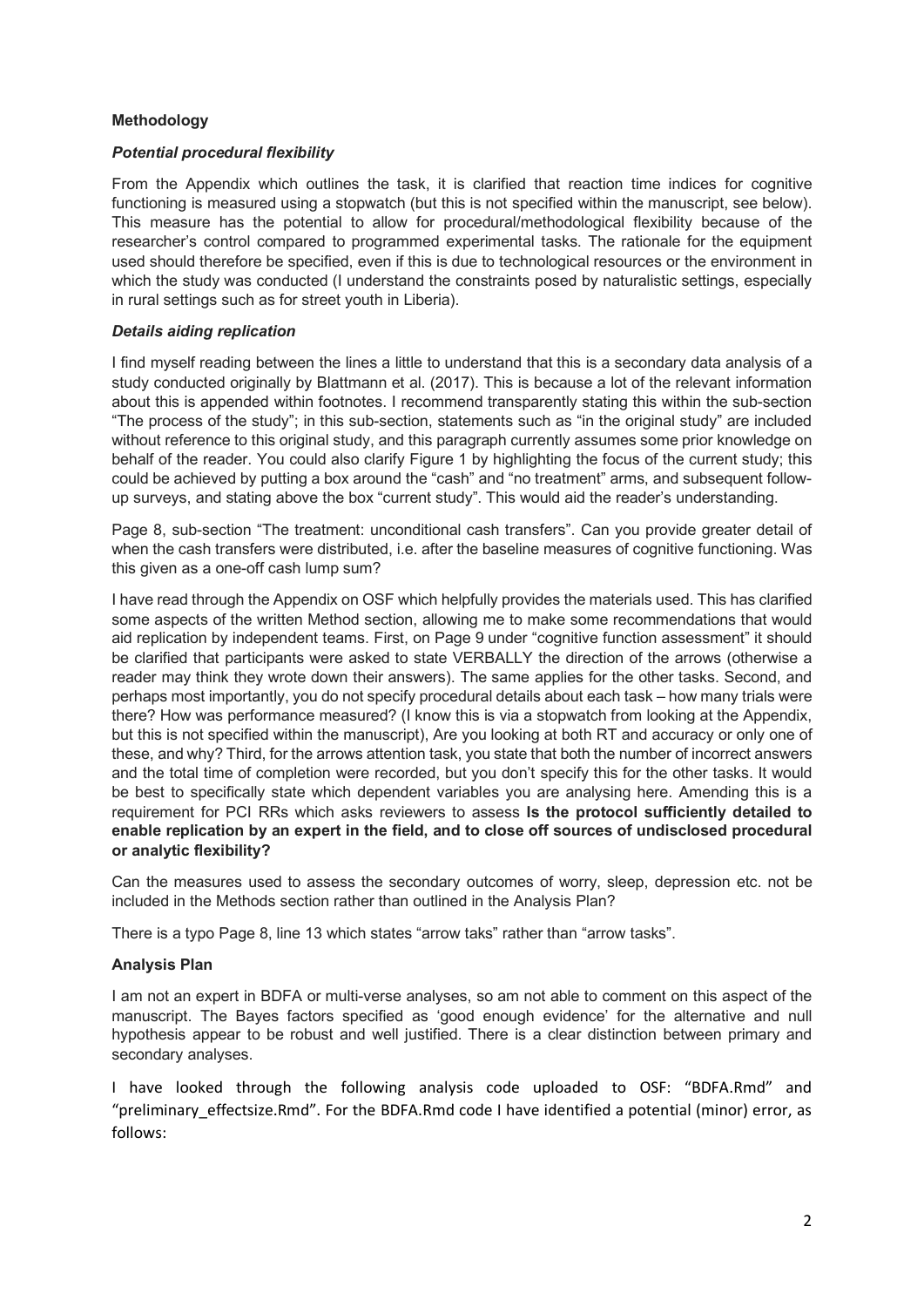From the R code:

```{r}

```
mani_dat <- read_dta("D:/Dropbox/055_Scarcity meataanalysis/Data/Data for meta-
analysis/Mani/Mani_Table1_Data.dta")
```
 $\ddot{\phantom{a}}$ 

Should this be read dat rather than read dta?

# **Potential limitations of the study**

I have identified one limitation of this study which may impact the findings. The manuscript states "the cash transfers were unconditional and the final decision on how they would use the money was at the participants' discretion." and in another section states the sample were "vulnerable participants with evident signs of homelessness and substance abuse". Without knowing what participants spent this money on, but knowing that they had evident signs of substance abuse, how can we be sure that they did not spend the money on substances that would have a deleterious effect on cognitive functioning? With this in mind, it is possible that you may find null effects or effects opposite to your predictions, but you would not be able to pinpoint that this was the explanation. Is there any contingency or analysis you could put in place that would allow you to rule this out? If not, I would acknowledge this as a potential limitation in the Stage 1 manuscript .

# *Minor points*

# *Abstract*

It would be good to clarify in the Abstract (and in the main text) whether the lump sum was a one-off payment (given in only one month) [or did they receive this on multiple occasions, if so, how many?]. I also recommend including the sample size allocated to each of the two conditions.

The following sentence is a little confusing because it is not clear whether you are testing the effect of poverty on cognitive functioning, or whether this reinforces existing inequalities. I understand what you mean because I have read the manuscript, but this could be clarified. "In this registered report, we will investigate the impact of a poverty alleviation program on cognitive performance to test this effect". It may be as simple as removing "to test this effect".

It would be useful to specify the mechanisms being investigated (worrying, sleep deprivation, mentalhealth, hunger, recent conflicts).

#### *Introduction*

Would it be best to have the hypotheses at the end of the Introduction rather than within the Hypotheses and Data Analysis Strategy? In the latter section, you can then simply refer back to these hypotheses.

I am confused by footnote 1 which relates to the sentence "The idea that unconditional cash transfers can enhance cognitive functioning seemed to be radical even a few years ago.1", The footnote states: "1Indeed at the time of the design of the present study, the authors did not expect an effect of the treatments on cognitive performance. Cognitive functions were assessed to obtain an exhaustive list of baseline measures". What changed your mind about this effect? This needs to be clearer to clarify that you haven't yet looked at, or analysed, any part of your data. I would also state the date (if you recall) that the study was designed initially, so this is completely transparent. You could state